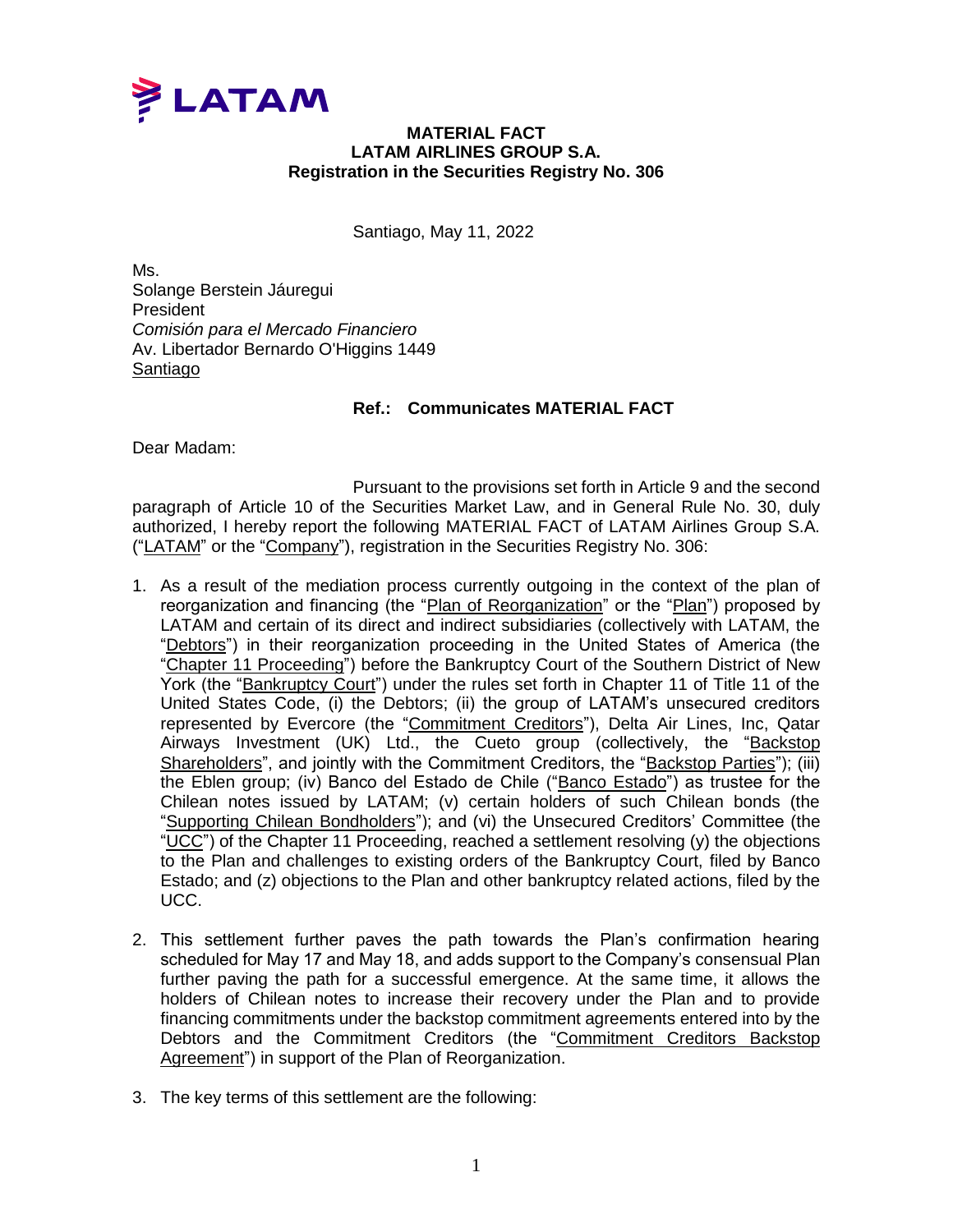

- a. The treatment afforded to general unsecured creditors under class 5 of the Plan is amended. Under the original Plan, general unsecured creditors in this class could opt between participating in the New Convertible Notes Class A or the New Convertible Notes Class C depending on whether or not they elected to contribute new funds. General Unsecured Creditors that opted for New Convertible Notes Class A would receive such notes in settlement of their allowed unsecured claims, and those that chose the New Convertible Notes Class C would receive such notes in exchange of a combination of a settlement of their allowed general unsecured claims, and a new money contribution at a ratio of approximately US\$0.921692 of new money for each US\$1 of claims. Under the settlement, such ratio is amended to approximately US\$0.899774 of new money for each US\$1 of claims.
- b. According to the settlement, general unsecured creditors in class 5 that elect to receive New Convertible Notes Class A or New Convertible Notes Class C will now also be entitled to receive a one-time cash distribution (the "Additional Cash Distribution") equal to (1) approximately US\$212 million; or (2) to the extent the EBITDAR of the business plan of the Company for the period between January 1, 2022 and the date that is 15 days prior to the exit from the Chapter 11 Proceeding, is surpassed by more than US\$100 million by the actual EBITDAR of LATAM for the same period, approximately (y) US\$250 million plus, (z) 75% of excess over US\$250 million of difference between the actual EBITDAR of LATAM over the EBITDAR under the business plan of the Company, if applicable. The Additional Cash Distribution shall be reduced by certain fees payable to the Backstop Parties under their respective backstop commitment agreements (including the Extension Payment, as defined herein), and by settlements payable in cash by the Company with the support of the Commitment Creditors within the context of the Chapter 11 Proceeding.
- c. The Additional Cash Distribution will be distributed between the general unsecured creditors that opt to receive New Convertible Notes Class A and New Convertible Notes Class C; provided, however, that general unsecured creditors that participate exclusively in the New Convertible Notes Class A will be entitled to receive a cash payment equal to no less than 4.875% of the value of their claims, and those that participate both in the New Convertible Notes Class A and the New Convertible Notes Class C and are not Commitment Creditors, will be entitled to receive half of that payment for the proportion of their claims that participate in the New Convertible Notes Class A. To the extent the Additional Cash Distribution determined as provided in the preceding paragraph is lower than such amount, any shortfall shall be covered by the Commitment Creditors (i) from Additional Cash Distributions received in connection with their participation in the New Convertible Notes Class C; and, if necessary (ii) from the fees paid to them under the Commitment Creditors Backstop Agreement.
- d. The Plan now contemplates the issuance of new Chilean notes denominated in *Unidades de Fomento*, in an amount equivalent up to US\$180 million, which will be provided in settlement of claims of general unsecured creditors in class 5 that elect to receive such notes in lieu of the New Convertible Notes Class A and New Convertible Notes Class C and the aforementioned Additional Cash Distribution;